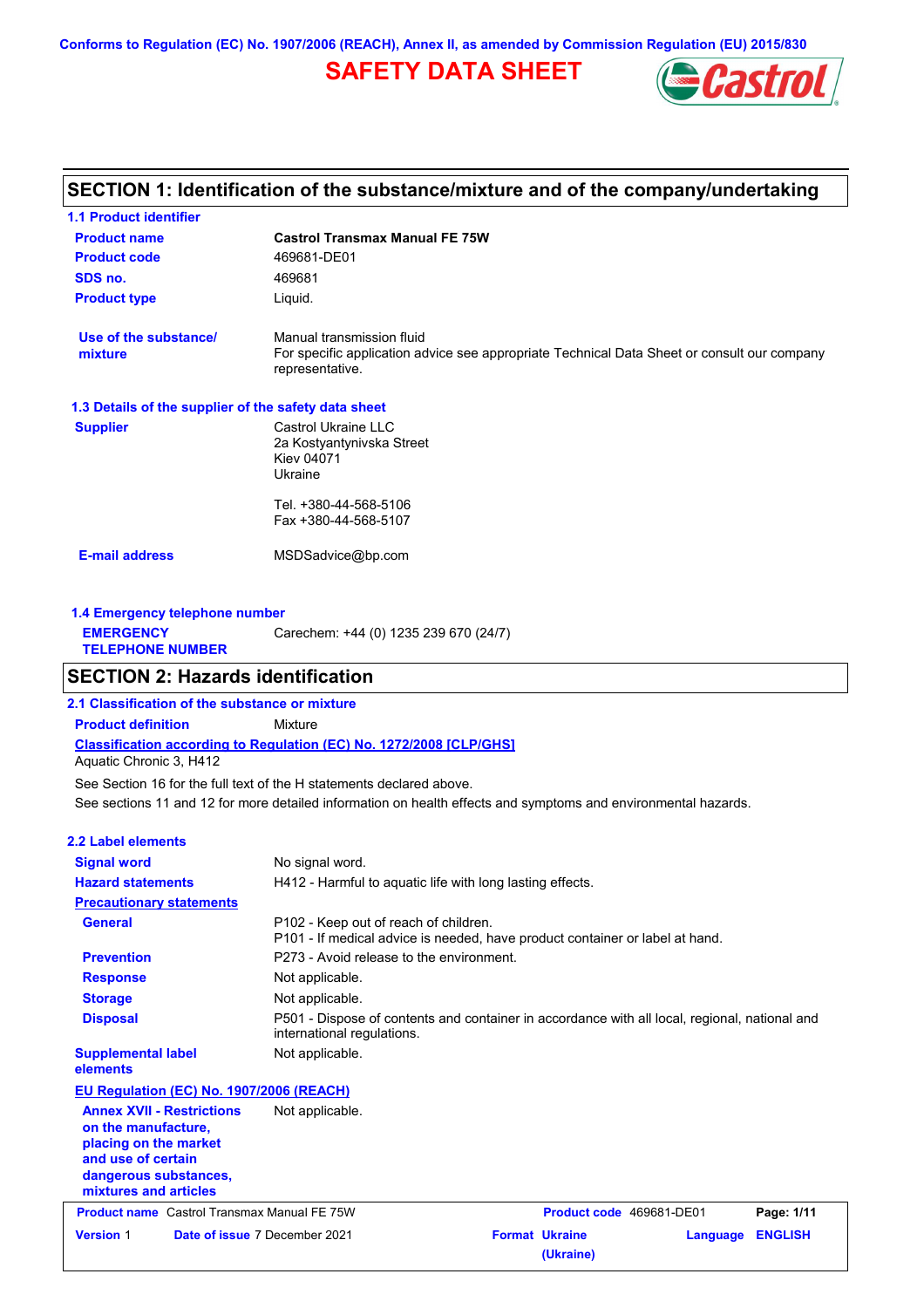## **SECTION 2: Hazards identification**

| <b>Special packaging requirements</b>                                                                                    |                                                                                                               |
|--------------------------------------------------------------------------------------------------------------------------|---------------------------------------------------------------------------------------------------------------|
| <b>Containers to be fitted</b><br>with child-resistant<br>fastenings                                                     | Not applicable.                                                                                               |
| <b>Tactile warning of danger</b>                                                                                         | Not applicable.                                                                                               |
| 2.3 Other hazards                                                                                                        |                                                                                                               |
| <b>Results of PBT and vPvB</b><br>assessment                                                                             | Product does not meet the criteria for PBT or vPvB according to Regulation (EC) No. 1907/2006,<br>Annex XIII. |
| <b>Product meets the criteria</b><br>for PBT or vPvB according<br>to Regulation (EC) No.<br><b>1907/2006, Annex XIII</b> | This mixture does not contain any substances that are assessed to be a PBT or a vPvB.                         |
| Other hazards which do<br>not result in classification                                                                   | Defatting to the skin.                                                                                        |
|                                                                                                                          | Experimental data on one or more of the components has been used to determine all or part of                  |

## **SECTION 3: Composition/information on ingredients**

### **3.2 Mixtures**

Mixture **Product definition**

Highly refined base oil (IP 346 DMSO extract < 3%). Synthetic base stock. Proprietary performance additives.

the hazard classification of this product.

| <b>Product/ingredient</b><br>name                                                                    | <b>Identifiers</b>                                                                       | $\frac{9}{6}$ | <b>Regulation (EC) No.</b><br>1272/2008 [CLP]                                                   | <b>Type</b> |
|------------------------------------------------------------------------------------------------------|------------------------------------------------------------------------------------------|---------------|-------------------------------------------------------------------------------------------------|-------------|
| Lubricating oils (petroleum), C20-50,<br>hydrotreated neutral oil-based                              | REACH #: 01-2119474889-13<br>EC: 276-738-4<br>CAS: 72623-87-1<br>Index: 649-483-00-5     | $≥50 - ≤75$   | Asp. Tox. 1, H304                                                                               | $[1]$       |
| 1-Decene, homopolymer,<br>hydrogenated                                                               | REACH #: 01-2119486452-34 ≥10 - ≤25<br>EC: 500-183-1<br>CAS: 68037-01-4                  |               | Asp. Tox. 1, H304                                                                               | $[1]$       |
| Dec-1-ene, trimers, hydrogenated                                                                     | REACH #: 01-2119493949-12<br>EC: 500-393-3<br>CAS: 157707-86-3                           | ≥10 - ≤25     | Asp. Tox. 1, H304                                                                               | $[1]$       |
| Phosphorodithioic acid, mixed O,O-<br>bis(2-ethylhexyl and iso-Bu and iso-<br>Pr) esters, zinc salts | REACH #: 01-2119521201-61<br>EC: 288-917-4<br>CAS: 85940-28-9                            | ≤3            | <b>Skin Irrit. 2, H315</b><br>Eye Dam. 1, H318<br>Aquatic Chronic 2, H411                       | $[1]$       |
| reaction mass of:<br>triphenylthiophosphate and tertiary<br>butylated phenyl derivatives             | REACH #: 01-2119480426-35<br>01-2120052100-80<br>CAS: 192268-65-8<br>Index: 607-501-00-9 | $<$ 1         | Repr. 2, H361d<br>Aquatic Chronic 4, H413                                                       | $[1]$       |
| zinc isodecyl phosphorodithioate                                                                     | REACH #: 01-2120767616-43<br>EC: 246-618-6<br>CAS: 25103-54-2                            | $\leq 0.3$    | Aquatic Acute 1, H400 (M=1)<br>Aquatic Chronic 1, H410<br>$(M=1)$                               | [1]         |
| 2,6-di-tert-butylphenol                                                                              | REACH #: 01-2119490822-33<br>EC: 204-884-0<br>CAS: 128-39-2                              | $\leq 0.3$    | <b>Skin Irrit. 2, H315</b><br>Aquatic Acute 1, H400 (M=1)<br>Aquatic Chronic 1, H410<br>$(M=1)$ | $[1]$       |

#### **See Section 16 for the full text of the H statements declared above.**

#### **Type**

[1] Substance classified with a health or environmental hazard

[2] Substance with a workplace exposure limit

[3] Substance meets the criteria for PBT according to Regulation (EC) No. 1907/2006, Annex XIII

[4] Substance meets the criteria for vPvB according to Regulation (EC) No. 1907/2006, Annex XIII

[5] Substance of equivalent concern

[6] Additional disclosure due to company policy

Occupational exposure limits, if available, are listed in Section 8.

| <b>Product name</b> Castrol Transmax Manual FE 75W |                                      | <b>Product code</b> 469681-DE01 |                       | Page: 2/11              |  |
|----------------------------------------------------|--------------------------------------|---------------------------------|-----------------------|-------------------------|--|
| <b>Version 1</b>                                   | <b>Date of issue 7 December 2021</b> |                                 | <b>Format Ukraine</b> | <b>Language ENGLISH</b> |  |
|                                                    |                                      |                                 | (Ukraine)             |                         |  |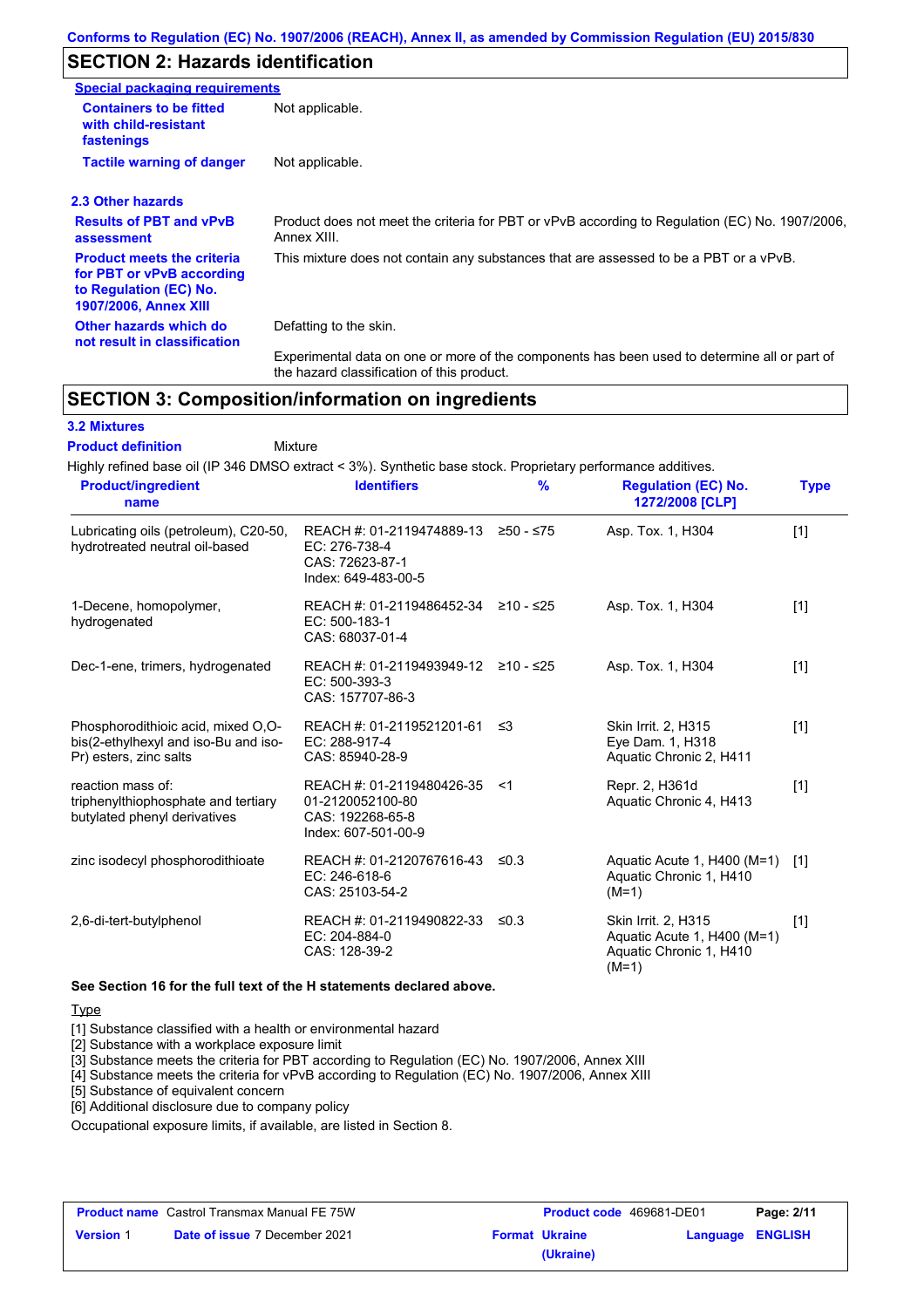## **SECTION 4: First aid measures**

| 4.1 Description of first aid measures |                                                                                                                                                                                                                                                               |
|---------------------------------------|---------------------------------------------------------------------------------------------------------------------------------------------------------------------------------------------------------------------------------------------------------------|
| Eye contact                           | In case of contact, immediately flush eyes with plenty of water for at least 15 minutes. Eyelids<br>should be held away from the eyeball to ensure thorough rinsing. Check for and remove any<br>contact lenses. Get medical attention.                       |
| <b>Skin contact</b>                   | Wash skin thoroughly with soap and water or use recognised skin cleanser. Remove<br>contaminated clothing and shoes. Wash clothing before reuse. Clean shoes thoroughly before<br>reuse. Get medical attention if irritation develops.                        |
| <b>Inhalation</b>                     | If inhaled, remove to fresh air. Get medical attention if symptoms occur.                                                                                                                                                                                     |
| <b>Ingestion</b>                      | Do not induce vomiting unless directed to do so by medical personnel. Never give anything by<br>mouth to an unconscious person. If unconscious, place in recovery position and get medical<br>attention immediately. Get medical attention if symptoms occur. |
| <b>Protection of first-aiders</b>     | No action shall be taken involving any personal risk or without suitable training. It may be<br>dangerous to the person providing aid to give mouth-to-mouth resuscitation.                                                                                   |

### **4.2 Most important symptoms and effects, both acute and delayed**

See Section 11 for more detailed information on health effects and symptoms.

| <b>Potential acute health effects</b> |                                                                                                                   |
|---------------------------------------|-------------------------------------------------------------------------------------------------------------------|
| <b>Inhalation</b>                     | Vapour inhalation under ambient conditions is not normally a problem due to low vapour<br>pressure.               |
| <b>Ingestion</b>                      | No known significant effects or critical hazards.                                                                 |
| <b>Skin contact</b>                   | Defatting to the skin. May cause skin dryness and irritation.                                                     |
| Eye contact                           | Not classified as an eye irritant. Based on data available for this or related materials.                         |
|                                       | Delayed and immediate effects as well as chronic effects from short and long-term exposure                        |
| <b>Inhalation</b>                     | Overexposure to the inhalation of airborne droplets or aerosols may cause irritation of the<br>respiratory tract. |
| <b>Ingestion</b>                      | Ingestion of large quantities may cause nausea and diarrhoea.                                                     |
| <b>Skin contact</b>                   | Prolonged or repeated contact can defat the skin and lead to irritation and/or dermatitis.                        |
| Eye contact                           | Potential risk of transient stinging or redness if accidental eye contact occurs.                                 |

### **4.3 Indication of any immediate medical attention and special treatment needed**

**Notes to physician** Treatment should in general be symptomatic and directed to relieving any effects.

## **SECTION 5: Firefighting measures**

| 5.1 Extinguishing media                                   |                                                                                                                                                                                                                                                                                                                                                                                       |
|-----------------------------------------------------------|---------------------------------------------------------------------------------------------------------------------------------------------------------------------------------------------------------------------------------------------------------------------------------------------------------------------------------------------------------------------------------------|
| <b>Suitable extinguishing</b><br>media                    | Use foam or all-purpose dry chemical to extinguish.                                                                                                                                                                                                                                                                                                                                   |
| <b>Unsuitable extinguishing</b><br>media                  | Do not use water jet. The use of a water jet may cause the fire to spread by splashing the<br>burning product.                                                                                                                                                                                                                                                                        |
| 5.2 Special hazards arising from the substance or mixture |                                                                                                                                                                                                                                                                                                                                                                                       |
| <b>Hazards from the</b><br>substance or mixture           | In a fire or if heated, a pressure increase will occur and the container may burst.                                                                                                                                                                                                                                                                                                   |
| <b>Hazardous combustion</b><br>products                   | Combustion products may include the following:<br>carbon oxides (CO, CO <sub>2</sub> ) (carbon monoxide, carbon dioxide)                                                                                                                                                                                                                                                              |
| 5.3 Advice for firefighters                               |                                                                                                                                                                                                                                                                                                                                                                                       |
| <b>Special precautions for</b><br>fire-fighters           | No action shall be taken involving any personal risk or without suitable training. Promptly<br>isolate the scene by removing all persons from the vicinity of the incident if there is a fire. This<br>material is harmful to aquatic organisms. Fire water contaminated with this material must be<br>contained and prevented from being discharged to any waterway, sewer or drain. |
| <b>Special protective</b><br>equipment for fire-fighters  | Fire-fighters should wear appropriate protective equipment and self-contained breathing<br>apparatus (SCBA) with a full face-piece operated in positive pressure mode. Clothing for fire-<br>fighters (including helmets, protective boots and gloves) conforming to European standard EN<br>469 will provide a basic level of protection for chemical incidents.                     |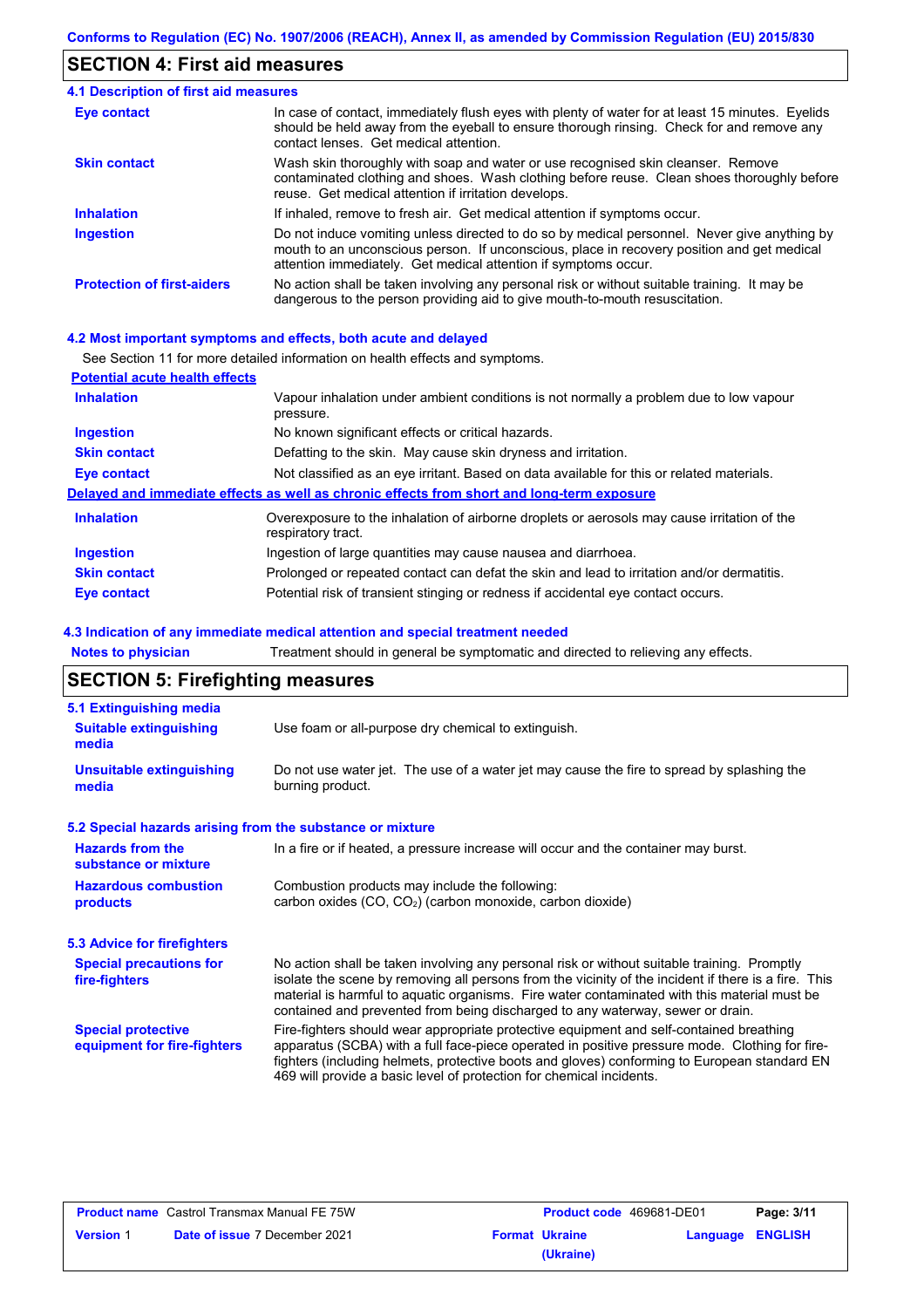### **SECTION 6: Accidental release measures**

|                                                          | 6.1 Personal precautions, protective equipment and emergency procedures                                                                                                                                                                                                                                                                                                                                                                                                                                               |  |  |
|----------------------------------------------------------|-----------------------------------------------------------------------------------------------------------------------------------------------------------------------------------------------------------------------------------------------------------------------------------------------------------------------------------------------------------------------------------------------------------------------------------------------------------------------------------------------------------------------|--|--|
| For non-emergency<br>personnel                           | Contact emergency personnel. No action shall be taken involving any personal risk or without<br>suitable training. Evacuate surrounding areas. Keep unnecessary and unprotected personnel<br>from entering. Do not touch or walk through spilt material. Floors may be slippery; use care to<br>avoid falling. Avoid breathing vapour or mist. Provide adequate ventilation. Put on<br>appropriate personal protective equipment.                                                                                     |  |  |
| For emergency responders                                 | Entry into a confined space or poorly ventilated area contaminated with vapour, mist or fume is<br>extremely hazardous without the correct respiratory protective equipment and a safe system of<br>work. Wear self-contained breathing apparatus. Wear a suitable chemical protective suit.<br>Chemical resistant boots. See also the information in "For non-emergency personnel".                                                                                                                                  |  |  |
| <b>6.2 Environmental</b><br>precautions                  | Avoid dispersal of spilt material and runoff and contact with soil, waterways, drains and sewers.<br>Inform the relevant authorities if the product has caused environmental pollution (sewers,<br>waterways, soil or air). Water polluting material. May be harmful to the environment if released<br>in large quantities.                                                                                                                                                                                           |  |  |
| 6.3 Methods and material for containment and cleaning up |                                                                                                                                                                                                                                                                                                                                                                                                                                                                                                                       |  |  |
| <b>Small spill</b>                                       | Stop leak if without risk. Move containers from spill area. Absorb with an inert material and<br>place in an appropriate waste disposal container. Dispose of via a licensed waste disposal<br>contractor.                                                                                                                                                                                                                                                                                                            |  |  |
| <b>Large spill</b>                                       | Stop leak if without risk. Move containers from spill area. Approach the release from upwind.<br>Prevent entry into sewers, water courses, basements or confined areas. Contain and collect<br>spillage with non-combustible, absorbent material e.g. sand, earth, vermiculite or diatomaceous<br>earth and place in container for disposal according to local regulations. Contaminated<br>absorbent material may pose the same hazard as the spilt product. Dispose of via a licensed<br>waste disposal contractor. |  |  |
| 6.4 Reference to other<br><b>sections</b>                | See Section 1 for emergency contact information.<br>See Section 5 for firefighting measures.<br>See Section 8 for information on appropriate personal protective equipment.<br>See Section 12 for environmental precautions.<br>See Section 13 for additional waste treatment information.                                                                                                                                                                                                                            |  |  |

### **SECTION 7: Handling and storage**

### **7.1 Precautions for safe handling**

| 7.1 1 TUUUUTUTTU TUT JUTU TIUTTUTTI                                                  |                                                                                                                                                                                                                                                                                                                                                                                                                                                                                                                                                               |
|--------------------------------------------------------------------------------------|---------------------------------------------------------------------------------------------------------------------------------------------------------------------------------------------------------------------------------------------------------------------------------------------------------------------------------------------------------------------------------------------------------------------------------------------------------------------------------------------------------------------------------------------------------------|
| <b>Protective measures</b>                                                           | Put on appropriate personal protective equipment. Do not ingest. Avoid contact with eyes, skin<br>and clothing. Avoid breathing vapour or mist. Avoid contact of spilt material and runoff with<br>soil and surface waterways. Keep in the original container or an approved alternative made<br>from a compatible material, kept tightly closed when not in use. Do not reuse container. Empty<br>containers retain product residue and can be hazardous.                                                                                                    |
| <b>Advice on general</b><br>occupational hygiene                                     | Eating, drinking and smoking should be prohibited in areas where this material is handled,<br>stored and processed. Wash thoroughly after handling. Remove contaminated clothing and<br>protective equipment before entering eating areas. See also Section 8 for additional<br>information on hygiene measures.                                                                                                                                                                                                                                              |
| <b>7.2 Conditions for safe</b><br>storage, including any<br><b>incompatibilities</b> | Store in accordance with local requlations. Store in a dry, cool and well-ventilated area, away<br>from incompatible materials (see Section 10). Keep away from heat and direct sunlight. Keep<br>container tightly closed and sealed until ready for use. Containers that have been opened must<br>be carefully resealed and kept upright to prevent leakage. Store and use only in equipment/<br>containers designed for use with this product. Do not store in unlabelled containers. Use<br>appropriate containment to avoid environmental contamination. |
| <b>Not suitable</b>                                                                  | Prolonged exposure to elevated temperature                                                                                                                                                                                                                                                                                                                                                                                                                                                                                                                    |

### **SECTION 8: Exposure controls/personal protection**

#### **8.1 Control parameters**

### **Occupational exposure limits**

#### No exposure limit value known.

Whilst specific OELs for certain components may be shown in this section, other components may be present in any mist, vapour or dust produced. Therefore, the specific OELs may not be applicable to the product as a whole and are provided for guidance only.

| <b>Product name</b> Castrol Transmax Manual FE 75W |                                      | Product code 469681-DE01 |                       | Page: 4/11       |  |
|----------------------------------------------------|--------------------------------------|--------------------------|-----------------------|------------------|--|
| <b>Version 1</b>                                   | <b>Date of issue 7 December 2021</b> |                          | <b>Format Ukraine</b> | Language ENGLISH |  |
|                                                    |                                      |                          | (Ukraine)             |                  |  |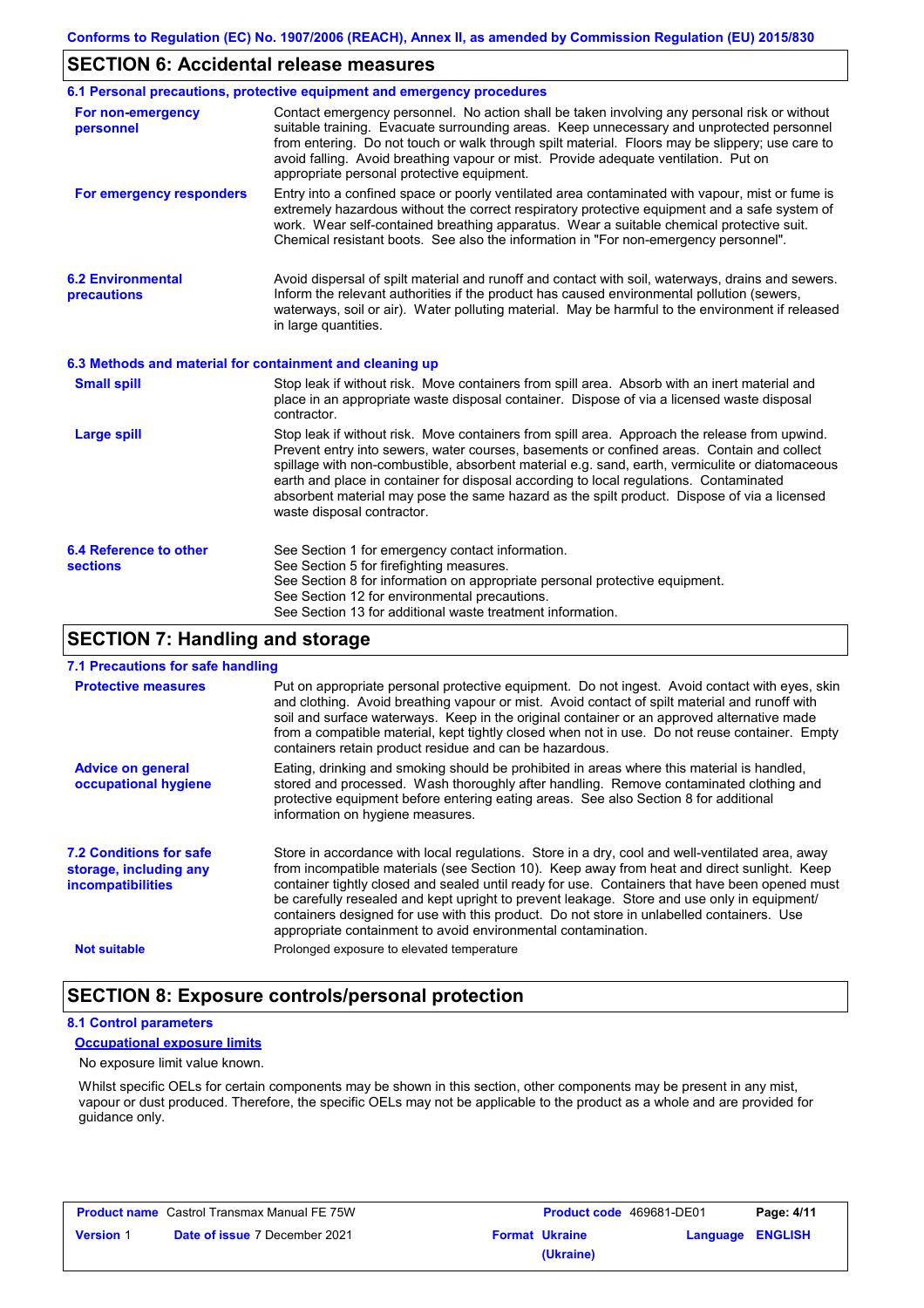# **SECTION 8: Exposure controls/personal protection**

| <b>Recommended monitoring</b><br>procedures                 | If this product contains ingredients with exposure limits, personal, workplace atmosphere or<br>biological monitoring may be required to determine the effectiveness of the ventilation or other<br>control measures and/or the necessity to use respiratory protective equipment. Reference<br>should be made to monitoring standards, such as the following: European Standard EN 689<br>(Workplace atmospheres - Guidance for the assessment of exposure by inhalation to chemical<br>agents for comparison with limit values and measurement strategy) European Standard EN<br>14042 (Workplace atmospheres - Guide for the application and use of procedures for the<br>assessment of exposure to chemical and biological agents) European Standard EN 482<br>(Workplace atmospheres - General requirements for the performance of procedures for the<br>measurement of chemical agents) Reference to national guidance documents for methods for<br>the determination of hazardous substances will also be required. |
|-------------------------------------------------------------|----------------------------------------------------------------------------------------------------------------------------------------------------------------------------------------------------------------------------------------------------------------------------------------------------------------------------------------------------------------------------------------------------------------------------------------------------------------------------------------------------------------------------------------------------------------------------------------------------------------------------------------------------------------------------------------------------------------------------------------------------------------------------------------------------------------------------------------------------------------------------------------------------------------------------------------------------------------------------------------------------------------------------|
| <b>Derived No Effect Level</b><br>No DNELs/DMELs available. |                                                                                                                                                                                                                                                                                                                                                                                                                                                                                                                                                                                                                                                                                                                                                                                                                                                                                                                                                                                                                            |
| <b>Predicted No Effect Concentration</b>                    |                                                                                                                                                                                                                                                                                                                                                                                                                                                                                                                                                                                                                                                                                                                                                                                                                                                                                                                                                                                                                            |
| No PNECs available                                          |                                                                                                                                                                                                                                                                                                                                                                                                                                                                                                                                                                                                                                                                                                                                                                                                                                                                                                                                                                                                                            |
| <b>8.2 Exposure controls</b>                                |                                                                                                                                                                                                                                                                                                                                                                                                                                                                                                                                                                                                                                                                                                                                                                                                                                                                                                                                                                                                                            |
| <b>Appropriate engineering</b><br><b>controls</b>           | Provide exhaust ventilation or other engineering controls to keep the relevant airborne<br>concentrations below their respective occupational exposure limits.<br>All activities involving chemicals should be assessed for their risks to health, to ensure<br>exposures are adequately controlled. Personal protective equipment should only be considered<br>after other forms of control measures (e.g. engineering controls) have been suitably evaluated.<br>Personal protective equipment should conform to appropriate standards, be suitable for use, be<br>kept in good condition and properly maintained.<br>Your supplier of personal protective equipment should be consulted for advice on selection and<br>appropriate standards. For further information contact your national organisation for standards.<br>The final choice of protective equipment will depend upon a risk assessment. It is important to<br>ensure that all items of personal protective equipment are compatible.                    |
| <b>Individual protection measures</b>                       |                                                                                                                                                                                                                                                                                                                                                                                                                                                                                                                                                                                                                                                                                                                                                                                                                                                                                                                                                                                                                            |
| <b>Hygiene measures</b>                                     | Wash hands, forearms and face thoroughly after handling chemical products, before eating,<br>smoking and using the lavatory and at the end of the working period. Ensure that eyewash<br>stations and safety showers are close to the workstation location.                                                                                                                                                                                                                                                                                                                                                                                                                                                                                                                                                                                                                                                                                                                                                                |
| <b>Respiratory protection</b>                               | In case of insufficient ventilation, wear suitable respiratory equipment.<br>The correct choice of respiratory protection depends upon the chemicals being handled, the<br>conditions of work and use, and the condition of the respiratory equipment. Safety procedures<br>should be developed for each intended application. Respiratory protection equipment should<br>therefore be chosen in consultation with the supplier/manufacturer and with a full assessment<br>of the working conditions.                                                                                                                                                                                                                                                                                                                                                                                                                                                                                                                      |
| <b>Eye/face protection</b>                                  | Safety glasses with side shields.                                                                                                                                                                                                                                                                                                                                                                                                                                                                                                                                                                                                                                                                                                                                                                                                                                                                                                                                                                                          |
| <b>Skin protection</b>                                      |                                                                                                                                                                                                                                                                                                                                                                                                                                                                                                                                                                                                                                                                                                                                                                                                                                                                                                                                                                                                                            |
| <b>Hand protection</b>                                      | <b>General Information:</b>                                                                                                                                                                                                                                                                                                                                                                                                                                                                                                                                                                                                                                                                                                                                                                                                                                                                                                                                                                                                |
|                                                             | Because specific work environments and material handling practices vary, safety procedures<br>should be developed for each intended application. The correct choice of protective gloves<br>depends upon the chemicals being handled, and the conditions of work and use. Most gloves<br>provide protection for only a limited time before they must be discarded and replaced (even the<br>best chemically resistant gloves will break down after repeated chemical exposures).                                                                                                                                                                                                                                                                                                                                                                                                                                                                                                                                           |
|                                                             | Gloves should be chosen in consultation with the supplier / manufacturer and taking account of<br>a full assessment of the working conditions.                                                                                                                                                                                                                                                                                                                                                                                                                                                                                                                                                                                                                                                                                                                                                                                                                                                                             |
|                                                             | Recommended: Nitrile gloves.<br><b>Breakthrough time:</b>                                                                                                                                                                                                                                                                                                                                                                                                                                                                                                                                                                                                                                                                                                                                                                                                                                                                                                                                                                  |
|                                                             | Breakthrough time data are generated by glove manufacturers under laboratory test conditions<br>and represent how long a glove can be expected to provide effective permeation resistance. It<br>is important when following breakthrough time recommendations that actual workplace<br>conditions are taken into account. Always consult with your glove supplier for up-to-date<br>technical information on breakthrough times for the recommended glove type.<br>Our recommendations on the selection of gloves are as follows:                                                                                                                                                                                                                                                                                                                                                                                                                                                                                         |
|                                                             | Continuous contact:                                                                                                                                                                                                                                                                                                                                                                                                                                                                                                                                                                                                                                                                                                                                                                                                                                                                                                                                                                                                        |
|                                                             | Gloves with a minimum breakthrough time of 240 minutes, or >480 minutes if suitable gloves<br>can be obtained.<br>If suitable gloves are not available to offer that level of protection, gloves with shorter<br>breakthrough times may be acceptable as long as appropriate glove maintenance and                                                                                                                                                                                                                                                                                                                                                                                                                                                                                                                                                                                                                                                                                                                         |
| <b>Product name</b> Castrol Transmax Manual FE 75W          | Product code 469681-DE01<br>Page: 5/11                                                                                                                                                                                                                                                                                                                                                                                                                                                                                                                                                                                                                                                                                                                                                                                                                                                                                                                                                                                     |
| <b>Version 1</b><br>Date of issue 7 December 2021           | <b>Format Ukraine</b><br>Language ENGLISH<br>(Ukraine)                                                                                                                                                                                                                                                                                                                                                                                                                                                                                                                                                                                                                                                                                                                                                                                                                                                                                                                                                                     |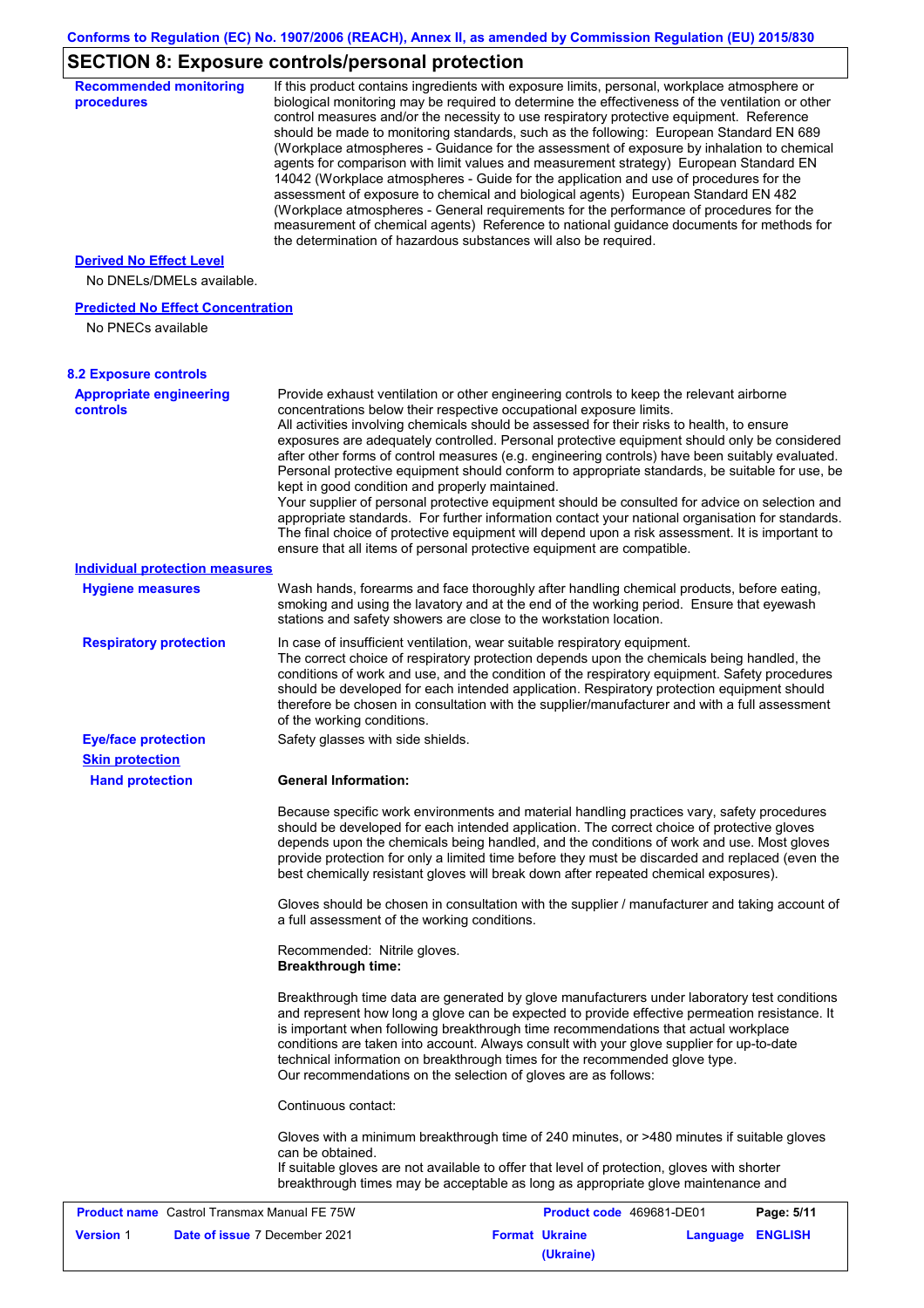## **SECTION 8: Exposure controls/personal protection**

replacement regimes are determined and adhered to.

Short-term / splash protection:

|                                                  | Recommended breakthrough times as above.<br>It is recognised that for short-term, transient exposures, gloves with shorter breakthrough times<br>may commonly be used. Therefore, appropriate maintenance and replacement regimes must<br>be determined and rigorously followed.                                                                                                                                                                                                                                                                                                                                                                                                      |
|--------------------------------------------------|---------------------------------------------------------------------------------------------------------------------------------------------------------------------------------------------------------------------------------------------------------------------------------------------------------------------------------------------------------------------------------------------------------------------------------------------------------------------------------------------------------------------------------------------------------------------------------------------------------------------------------------------------------------------------------------|
|                                                  | <b>Glove Thickness:</b>                                                                                                                                                                                                                                                                                                                                                                                                                                                                                                                                                                                                                                                               |
|                                                  | For general applications, we recommend gloves with a thickness typically greater than 0.35 mm.                                                                                                                                                                                                                                                                                                                                                                                                                                                                                                                                                                                        |
|                                                  | It should be emphasised that glove thickness is not necessarily a good predictor of glove<br>resistance to a specific chemical, as the permeation efficiency of the glove will be dependent<br>on the exact composition of the glove material. Therefore, glove selection should also be based<br>on consideration of the task requirements and knowledge of breakthrough times.<br>Glove thickness may also vary depending on the glove manufacturer, the glove type and the<br>glove model. Therefore, the manufacturers' technical data should always be taken into account<br>to ensure selection of the most appropriate glove for the task.                                     |
|                                                  | Note: Depending on the activity being conducted, gloves of varying thickness may be required<br>for specific tasks. For example:                                                                                                                                                                                                                                                                                                                                                                                                                                                                                                                                                      |
|                                                  | • Thinner gloves (down to 0.1 mm or less) may be required where a high degree of manual<br>dexterity is needed. However, these gloves are only likely to give short duration protection and<br>would normally be just for single use applications, then disposed of.                                                                                                                                                                                                                                                                                                                                                                                                                  |
|                                                  | • Thicker gloves (up to 3 mm or more) may be required where there is a mechanical (as well<br>as a chemical) risk i.e. where there is abrasion or puncture potential.                                                                                                                                                                                                                                                                                                                                                                                                                                                                                                                 |
| <b>Skin and body</b>                             | Use of protective clothing is good industrial practice.<br>Personal protective equipment for the body should be selected based on the task being<br>performed and the risks involved and should be approved by a specialist before handling this<br>product.<br>Cotton or polyester/cotton overalls will only provide protection against light superficial<br>contamination that will not soak through to the skin. Overalls should be laundered on a regular<br>basis. When the risk of skin exposure is high (e.g. when cleaning up spillages or if there is a<br>risk of splashing) then chemical resistant aprons and/or impervious chemical suits and boots<br>will be required. |
| <b>Refer to standards:</b>                       | Respiratory protection: EN 529<br>Gloves: EN 420, EN 374<br>Eye protection: EN 166<br>Filtering half-mask: EN 149<br>Filtering half-mask with valve: EN 405<br>Half-mask: EN 140 plus filter<br>Full-face mask: EN 136 plus filter<br>Particulate filters: EN 143<br>Gas/combined filters: EN 14387                                                                                                                                                                                                                                                                                                                                                                                   |
| <b>Environmental exposure</b><br><b>controls</b> | Emissions from ventilation or work process equipment should be checked to ensure they<br>comply with the requirements of environmental protection legislation. In some cases, fume<br>scrubbers, filters or engineering modifications to the process equipment will be necessary to<br>reduce emissions to acceptable levels.                                                                                                                                                                                                                                                                                                                                                         |

| <b>Appearance</b>                                  |                  |                                    |          |                |
|----------------------------------------------------|------------------|------------------------------------|----------|----------------|
| <b>Physical state</b>                              | Liguid.          |                                    |          |                |
| <b>Colour</b>                                      | Brown.           |                                    |          |                |
| <b>Odour</b>                                       | Not available.   |                                    |          |                |
| <b>Odour threshold</b>                             | Not available.   |                                    |          |                |
| pH                                                 | Not applicable.  |                                    |          |                |
| <b>Melting point/freezing point</b>                | Not available.   |                                    |          |                |
| Initial boiling point and boiling<br>range         | Not available.   |                                    |          |                |
| <b>Pour point</b>                                  | -57 $^{\circ}$ C |                                    |          |                |
| <b>Product name</b> Castrol Transmax Manual FE 75W |                  | Product code 469681-DE01           |          | Page: 6/11     |
| Date of issue 7 December 2021<br><b>Version 1</b>  |                  | <b>Format Ukraine</b><br>(Ukraine) | Language | <b>ENGLISH</b> |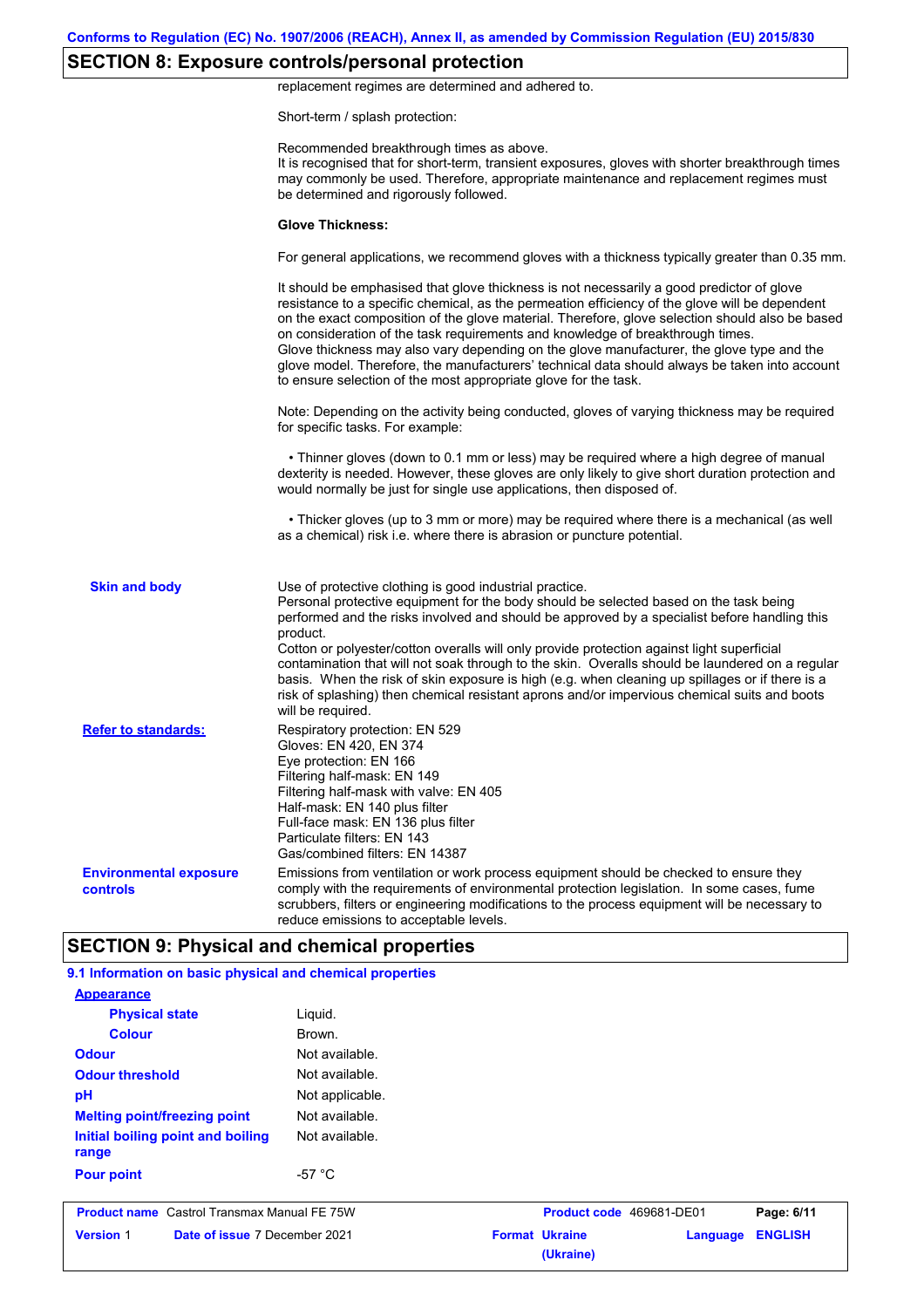## **SECTION 9: Physical and chemical properties**

| <b>Flash point</b>                                     | Open cup: >220°C (>428°F) [Cleveland]                                                                                                       |
|--------------------------------------------------------|---------------------------------------------------------------------------------------------------------------------------------------------|
| <b>Evaporation rate</b>                                | Not available.                                                                                                                              |
| <b>Flammability (solid, gas)</b>                       | Not available.                                                                                                                              |
| <b>Upper/lower flammability or</b><br>explosive limits | Not available.                                                                                                                              |
| <b>Vapour pressure</b>                                 | Not available.                                                                                                                              |
| <b>Vapour density</b>                                  | Not available.                                                                                                                              |
| <b>Relative density</b>                                | Not available.                                                                                                                              |
| <b>Density</b>                                         | $\leq$ 1000 kg/m <sup>3</sup> ( $\leq$ 1 g/cm <sup>3</sup> )                                                                                |
| <b>Solubility(ies)</b>                                 | insoluble in water.                                                                                                                         |
| <b>Partition coefficient: n-octanol/</b><br>water      | Not applicable.                                                                                                                             |
| <b>Auto-ignition temperature</b>                       | Not available.                                                                                                                              |
| <b>Decomposition temperature</b>                       | Not available.                                                                                                                              |
| <b>Viscosity</b>                                       | Kinematic: $32.2 \text{ mm}^2/\text{s}$ (32.2 cSt) at 40 $^{\circ}$ C<br>Kinematic: 6.3 to 6.8 mm <sup>2</sup> /s (6.3 to 6.8 cSt) at 100°C |
| <b>Explosive properties</b>                            | Not available.                                                                                                                              |
| <b>Oxidising properties</b>                            | Not available.                                                                                                                              |

### **9.2 Other information**

No additional information.

| <b>SECTION 10: Stability and reactivity</b>       |                                                                                                                                                                         |  |
|---------------------------------------------------|-------------------------------------------------------------------------------------------------------------------------------------------------------------------------|--|
| <b>10.1 Reactivity</b>                            | No specific test data available for this product. Refer to Conditions to avoid and Incompatible<br>materials for additional information.                                |  |
| <b>10.2 Chemical stability</b>                    | The product is stable.                                                                                                                                                  |  |
| <b>10.3 Possibility of</b><br>hazardous reactions | Under normal conditions of storage and use, hazardous reactions will not occur.<br>Under normal conditions of storage and use, hazardous polymerisation will not occur. |  |
| <b>10.4 Conditions to avoid</b>                   | Avoid all possible sources of ignition (spark or flame).                                                                                                                |  |
| 10.5 Incompatible materials                       | Reactive or incompatible with the following materials: oxidising materials.                                                                                             |  |
| <b>10.6 Hazardous</b><br>decomposition products   | Under normal conditions of storage and use, hazardous decomposition products should not be<br>produced.                                                                 |  |

## **SECTION 11: Toxicological information**

|                                                    | 11.1 Information on toxicological effects          |                                                                                                                             |                                    |          |                |
|----------------------------------------------------|----------------------------------------------------|-----------------------------------------------------------------------------------------------------------------------------|------------------------------------|----------|----------------|
| <b>Acute toxicity estimates</b>                    |                                                    |                                                                                                                             |                                    |          |                |
| Not available.                                     |                                                    |                                                                                                                             |                                    |          |                |
| <b>Information on likely</b><br>routes of exposure |                                                    | Routes of entry anticipated: Dermal, Inhalation.                                                                            |                                    |          |                |
|                                                    | <b>Potential acute health effects</b>              |                                                                                                                             |                                    |          |                |
| <b>Inhalation</b>                                  |                                                    | Vapour inhalation under ambient conditions is not normally a problem due to low vapour<br>pressure.                         |                                    |          |                |
| <b>Ingestion</b>                                   |                                                    | No known significant effects or critical hazards.                                                                           |                                    |          |                |
| <b>Skin contact</b>                                |                                                    | Defatting to the skin. May cause skin dryness and irritation.                                                               |                                    |          |                |
| <b>Eye contact</b>                                 |                                                    | Not classified as an eye irritant. Based on data available for this or related materials.                                   |                                    |          |                |
|                                                    |                                                    | <b>Symptoms related to the physical, chemical and toxicological characteristics</b>                                         |                                    |          |                |
| <b>Inhalation</b>                                  |                                                    | May be harmful by inhalation if exposure to vapour, mists or fumes resulting from thermal<br>decomposition products occurs. |                                    |          |                |
| <b>Ingestion</b>                                   |                                                    | No specific data.                                                                                                           |                                    |          |                |
| <b>Skin contact</b>                                |                                                    | Adverse symptoms may include the following:<br>irritation<br>dryness<br>cracking                                            |                                    |          |                |
|                                                    | <b>Product name</b> Castrol Transmax Manual FE 75W |                                                                                                                             | Product code 469681-DE01           |          | Page: 7/11     |
| <b>Version 1</b>                                   | Date of issue 7 December 2021                      |                                                                                                                             | <b>Format Ukraine</b><br>(Ukraine) | Language | <b>ENGLISH</b> |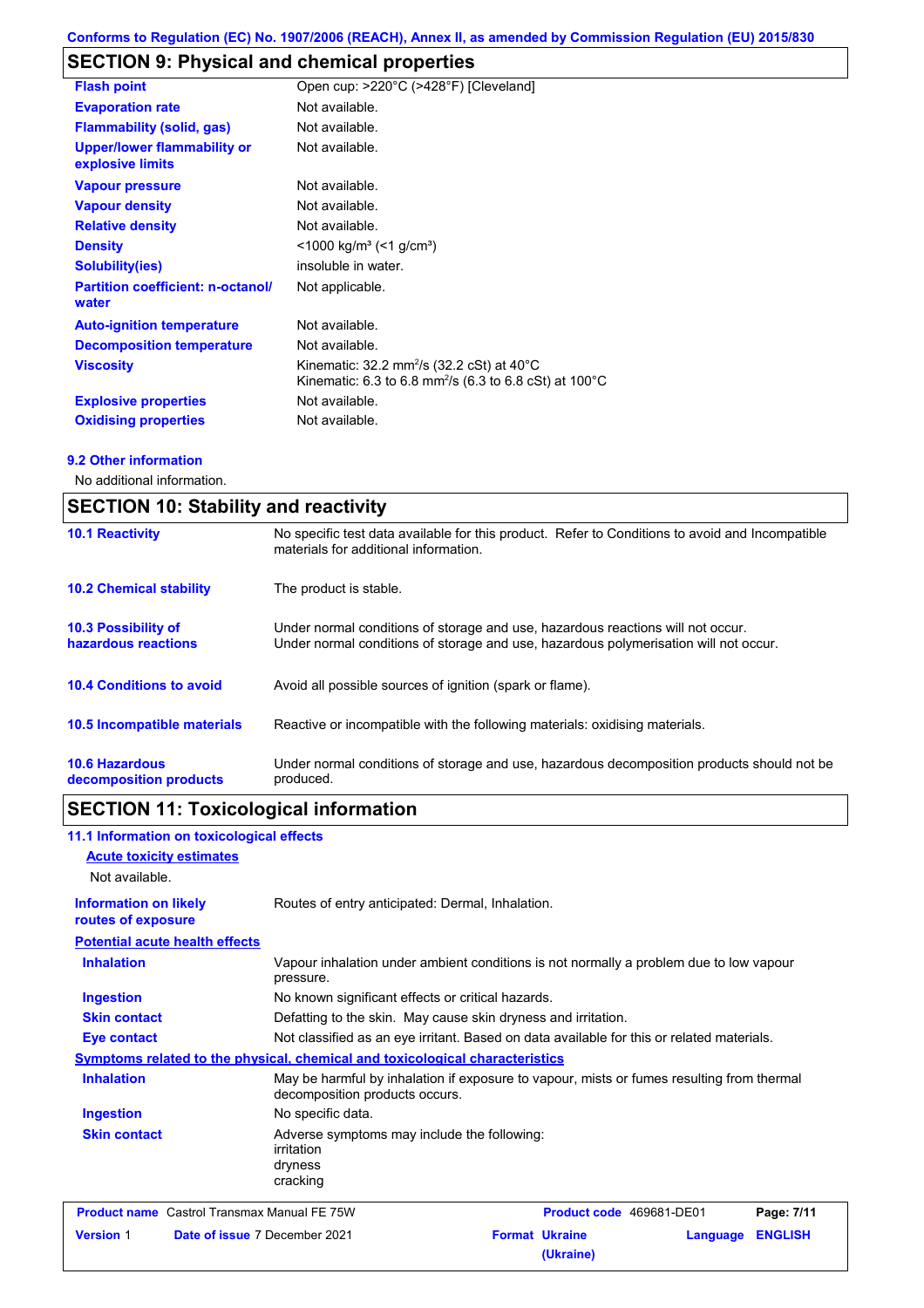## **SECTION 11: Toxicological information**

| Eye contact                             | No specific data.                                                                                                 |
|-----------------------------------------|-------------------------------------------------------------------------------------------------------------------|
|                                         | Delayed and immediate effects as well as chronic effects from short and long-term exposure                        |
| <b>Inhalation</b>                       | Overexposure to the inhalation of airborne droplets or aerosols may cause irritation of the<br>respiratory tract. |
| <b>Ingestion</b>                        | Ingestion of large quantities may cause nausea and diarrhoea.                                                     |
| <b>Skin contact</b>                     | Prolonged or repeated contact can defat the skin and lead to irritation and/or dermatitis.                        |
| <b>Eye contact</b>                      | Potential risk of transient stinging or redness if accidental eye contact occurs.                                 |
| <b>Potential chronic health effects</b> |                                                                                                                   |
| <b>General</b>                          | No known significant effects or critical hazards.                                                                 |
| <b>Carcinogenicity</b>                  | No known significant effects or critical hazards.                                                                 |
| <b>Mutagenicity</b>                     | No known significant effects or critical hazards.                                                                 |
| <b>Developmental effects</b>            | No known significant effects or critical hazards.                                                                 |
| <b>Fertility effects</b>                | No known significant effects or critical hazards.                                                                 |

## **SECTION 12: Ecological information**

**12.1 Toxicity**

**Environmental hazards** Harmful to aquatic life with long lasting effects.

#### **12.2 Persistence and degradability**

Partially biodegradable.

#### **12.3 Bioaccumulative potential**

This product is not expected to bioaccumulate through food chains in the environment.

| <b>12.4 Mobility in soil</b>                                  |                                                                      |
|---------------------------------------------------------------|----------------------------------------------------------------------|
| <b>Soil/water partition</b><br>coefficient (K <sub>oc</sub> ) | Not available.                                                       |
| <b>Mobility</b>                                               | Spillages may penetrate the soil causing ground water contamination. |

#### **12.5 Results of PBT and vPvB assessment**

Product does not meet the criteria for PBT or vPvB according to Regulation (EC) No. 1907/2006, Annex XIII.

| <b>SECTION 13: Disposal considerations</b> |                                                                                                                           |
|--------------------------------------------|---------------------------------------------------------------------------------------------------------------------------|
| <b>Other ecological information</b>        | Spills may form a film on water surfaces causing physical damage to organisms. Oxygen<br>transfer could also be impaired. |
| 12.6 Other adverse effects                 |                                                                                                                           |

### **13.1 Waste treatment methods**

| <b>Product</b> |
|----------------|
|----------------|

Where possible, arrange for product to be recycled. Dispose of via an authorised person/ licensed waste disposal contractor in accordance with local regulations. **Methods of disposal**

### **European waste catalogue (EWC) Hazardous waste** Yes.

| Waste code | <b>Waste designation</b>                |
|------------|-----------------------------------------|
| $130208*$  | other engine, gear and lubricating oils |

However, deviation from the intended use and/or the presence of any potential contaminants may require an alternative waste disposal code to be assigned by the end user.

| <b>Packaging</b>           |                                                                                                                                                                                                                                                                                                                                                                                                                                                                                                 |
|----------------------------|-------------------------------------------------------------------------------------------------------------------------------------------------------------------------------------------------------------------------------------------------------------------------------------------------------------------------------------------------------------------------------------------------------------------------------------------------------------------------------------------------|
| <b>Methods of disposal</b> | Where possible, arrange for product to be recycled. Dispose of via an authorised person/<br>licensed waste disposal contractor in accordance with local regulations.                                                                                                                                                                                                                                                                                                                            |
| <b>Special precautions</b> | This material and its container must be disposed of in a safe way. Care should be taken when<br>handling emptied containers that have not been cleaned or rinsed out. Empty containers or<br>liners may retain some product residues. Empty containers represent a fire hazard as they may<br>contain flammable product residues and vapour. Never weld, solder or braze empty containers.<br>Avoid dispersal of spilt material and runoff and contact with soil, waterways, drains and sewers. |
| <b>References</b>          | Commission 2014/955/EU<br>Directive 2008/98/EC                                                                                                                                                                                                                                                                                                                                                                                                                                                  |

| <b>Product name</b> Castrol Transmax Manual FE 75W |                                      | <b>Product code</b> 469681-DE01 |           | Page: 8/11              |  |
|----------------------------------------------------|--------------------------------------|---------------------------------|-----------|-------------------------|--|
| <b>Version 1</b>                                   | <b>Date of issue 7 December 2021</b> | <b>Format Ukraine</b>           |           | <b>Language ENGLISH</b> |  |
|                                                    |                                      |                                 | (Ukraine) |                         |  |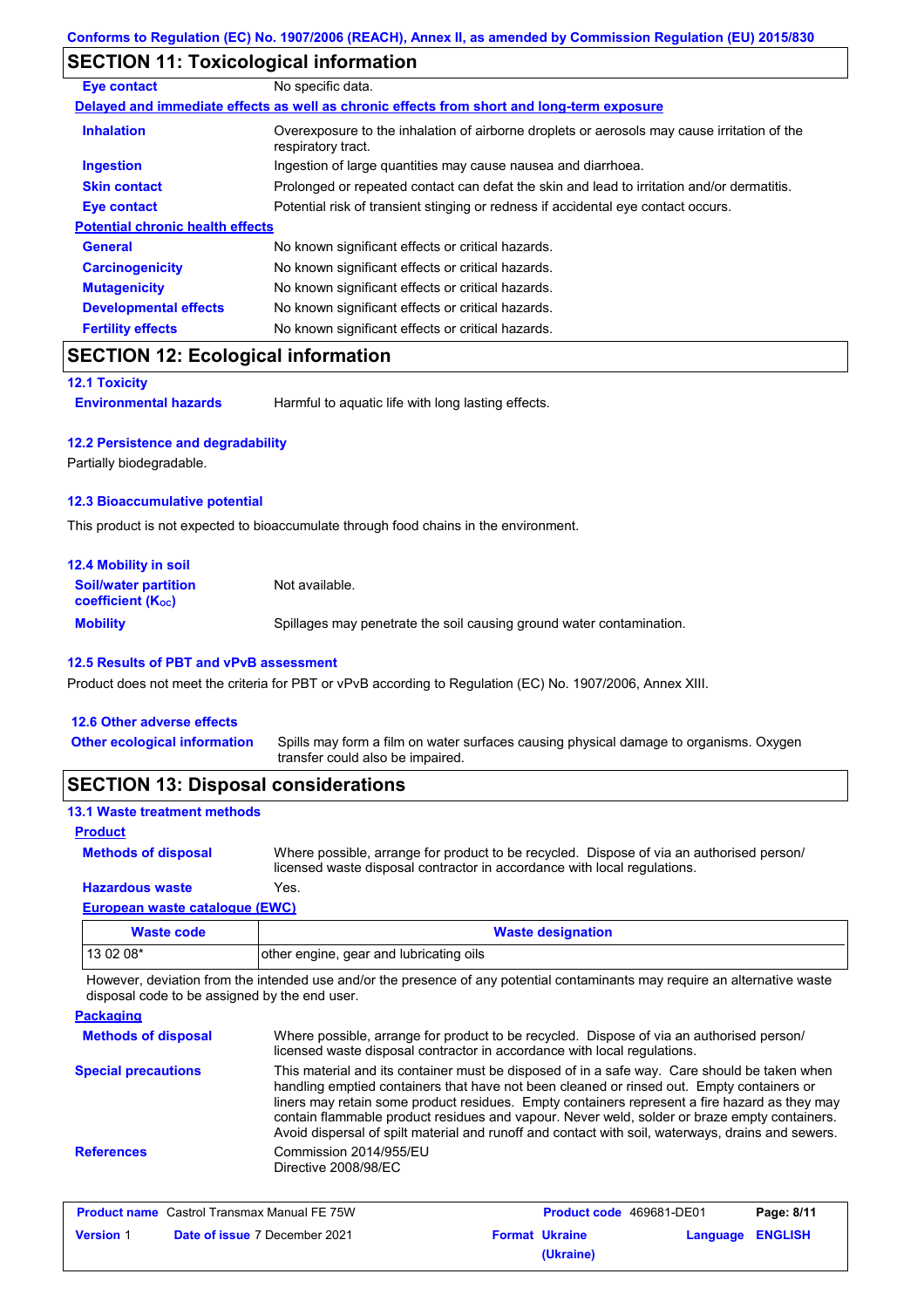#### - - - - - - - - - Not regulated. Not regulated. Not regulated. - - - **SECTION 14: Transport information ADR/RID IMDG IATA 14.1 UN number 14.2 UN proper shipping name 14.3 Transport hazard class(es) 14.4 Packing group ADN Additional information 14.5 Environmental hazards** No. 1980 | No. 1980 | No. 1980 | No. 1980 | No. 1980 | No. 1980 | No. 1980 | No. 1980 | No. 1980 | No. 1980 | Not regulated. - No. - -

**14.6 Special precautions for user** Not available.

#### **14.7 Transport in bulk according to IMO instruments**

Not available.

### **SECTION 15: Regulatory information**

**15.1 Safety, health and environmental regulations/legislation specific for the substance or mixture EU Regulation (EC) No. 1907/2006 (REACH)**

### **Annex XIV - List of substances subject to authorisation**

**Annex XIV**

None of the components are listed.

**Substances of very high concern**

None of the components are listed.

## **Other regulations**

| <b>REACH Status</b>                                             | The company, as identified in Section 1, sells this product in the EU in compliance with the<br>current requirements of REACH. |
|-----------------------------------------------------------------|--------------------------------------------------------------------------------------------------------------------------------|
| <b>United States inventory</b><br>(TSCA 8b)                     | All components are active or exempted.                                                                                         |
| <b>Australia inventory (AIIC)</b>                               | All components are listed or exempted.                                                                                         |
| <b>Canada inventory</b>                                         | All components are listed or exempted.                                                                                         |
| <b>China inventory (IECSC)</b>                                  | All components are listed or exempted.                                                                                         |
| <b>Japan inventory (CSCL)</b>                                   | All components are listed or exempted.                                                                                         |
| <b>Korea inventory (KECI)</b>                                   | All components are listed or exempted.                                                                                         |
| <b>Philippines inventory</b><br>(PICCS)                         | At least one component is not listed.                                                                                          |
| <b>Taiwan Chemical</b><br><b>Substances Inventory</b><br>(TCSI) | All components are listed or exempted.                                                                                         |
| Ozone depleting substances (1005/2009/EU)                       |                                                                                                                                |
| Not listed.                                                     |                                                                                                                                |
| <b>Prior Informed Consent (PIC) (649/2012/EU)</b>               |                                                                                                                                |

Not listed.

### **Seveso Directive**

This product is not controlled under the Seveso Directive.

| <b>15.2 Chemical safety</b> | A Chemical Safety Assessment has been carried out for one or more of the substances within  |
|-----------------------------|---------------------------------------------------------------------------------------------|
| assessment                  | this mixture. A Chemical Safety Assessment has not been carried out for the mixture itself. |

| <b>Product name</b> Castrol Transmax Manual FE 75W |                                      | Product code 469681-DE01 |                  | Page: 9/11 |
|----------------------------------------------------|--------------------------------------|--------------------------|------------------|------------|
| <b>Version 1</b>                                   | <b>Date of issue 7 December 2021</b> | <b>Format Ukraine</b>    | Language ENGLISH |            |
|                                                    |                                      | (Ukraine)                |                  |            |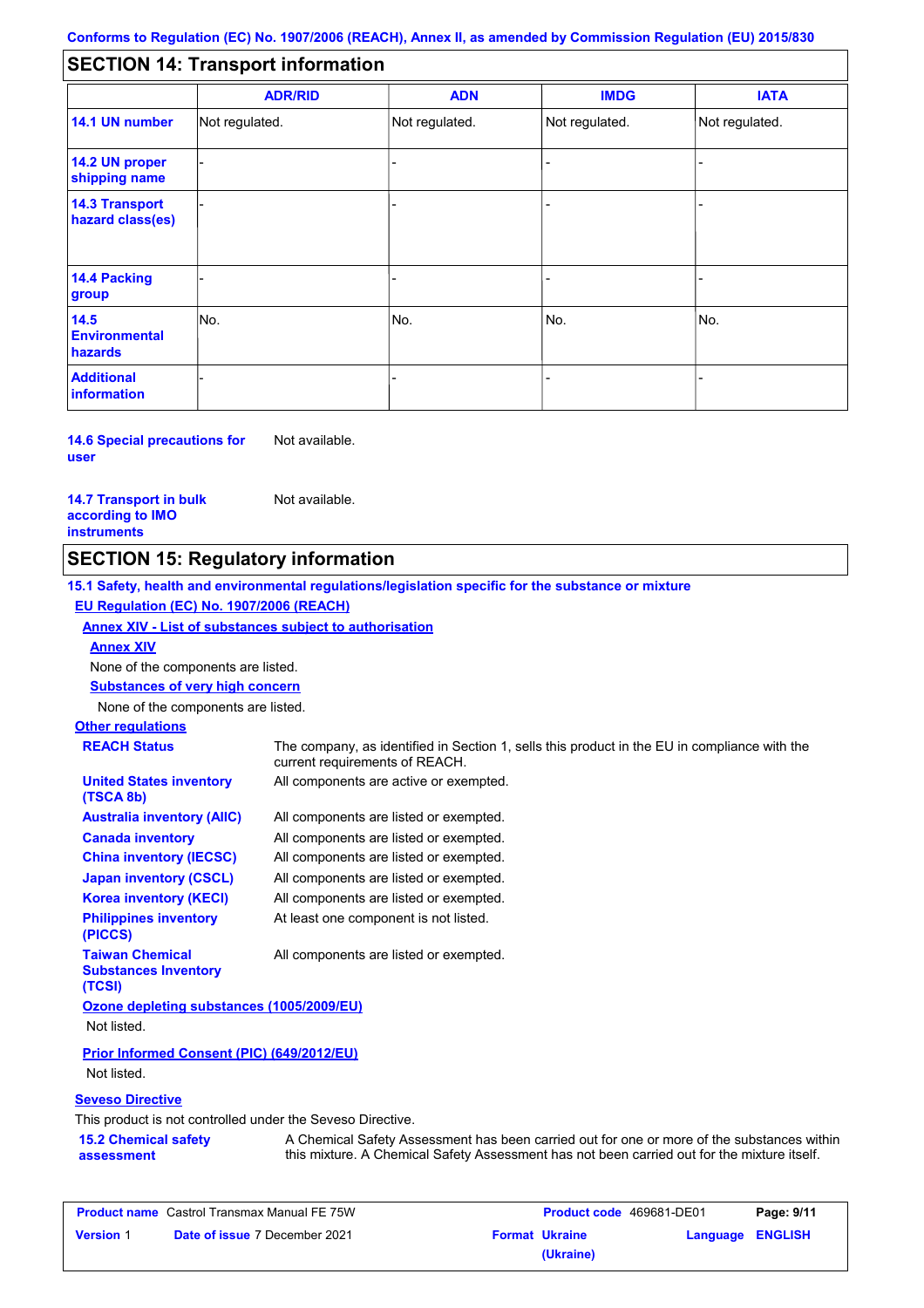## **SECTION 16: Other information**

| <b>Abbreviations and acronyms</b> | ADN = European Provisions concerning the International Carriage of Dangerous Goods by                       |
|-----------------------------------|-------------------------------------------------------------------------------------------------------------|
|                                   | Inland Waterway<br>ADR = The European Agreement concerning the International Carriage of Dangerous Goods by |
|                                   | Road                                                                                                        |
|                                   | ATE = Acute Toxicity Estimate                                                                               |
|                                   | <b>BCF</b> = Bioconcentration Factor                                                                        |
|                                   | CAS = Chemical Abstracts Service                                                                            |
|                                   | CLP = Classification, Labelling and Packaging Regulation [Regulation (EC) No. 1272/2008]                    |
|                                   | CSA = Chemical Safety Assessment                                                                            |
|                                   | CSR = Chemical Safety Report                                                                                |
|                                   | DMEL = Derived Minimal Effect Level                                                                         |
|                                   | DNEL = Derived No Effect Level                                                                              |
|                                   | EINECS = European Inventory of Existing Commercial chemical Substances                                      |
|                                   | ES = Exposure Scenario                                                                                      |
|                                   | EUH statement = CLP-specific Hazard statement                                                               |
|                                   | EWC = European Waste Catalogue                                                                              |
|                                   | GHS = Globally Harmonized System of Classification and Labelling of Chemicals                               |
|                                   | IATA = International Air Transport Association                                                              |
|                                   | IBC = Intermediate Bulk Container                                                                           |
|                                   | IMDG = International Maritime Dangerous Goods                                                               |
|                                   | LogPow = logarithm of the octanol/water partition coefficient                                               |
|                                   | MARPOL = International Convention for the Prevention of Pollution From Ships, 1973 as                       |
|                                   | modified by the Protocol of 1978. ("Marpol" = marine pollution)                                             |
|                                   | OECD = Organisation for Economic Co-operation and Development                                               |
|                                   | PBT = Persistent, Bioaccumulative and Toxic                                                                 |
|                                   | PNEC = Predicted No Effect Concentration                                                                    |
|                                   | REACH = Registration, Evaluation, Authorisation and Restriction of Chemicals Regulation                     |
|                                   | [Regulation (EC) No. 1907/2006]                                                                             |
|                                   | RID = The Regulations concerning the International Carriage of Dangerous Goods by Rail                      |
|                                   | RRN = REACH Registration Number                                                                             |
|                                   | SADT = Self-Accelerating Decomposition Temperature                                                          |
|                                   | SVHC = Substances of Very High Concern                                                                      |
|                                   | STOT-RE = Specific Target Organ Toxicity - Repeated Exposure                                                |
|                                   | STOT-SE = Specific Target Organ Toxicity - Single Exposure                                                  |
|                                   | $TWA = Time weighted average$                                                                               |
|                                   | UN = United Nations                                                                                         |
|                                   | UVCB = Complex hydrocarbon substance<br>VOC = Volatile Organic Compound                                     |
|                                   | vPvB = Very Persistent and Very Bioaccumulative                                                             |
|                                   | Varies = may contain one or more of the following 64741-88-4 / RRN 01-2119488706-23,                        |
|                                   | 64741-89-5 / RRN 01-2119487067-30, 64741-95-3 / RRN 01-2119487081-40, 64741-96-4/ RRN                       |
|                                   | 01-2119483621-38, 64742-01-4 / RRN 01-2119488707-21, 64742-44-5 / RRN                                       |
|                                   | 01-2119985177-24, 64742-45-6, 64742-52-5 / RRN 01-2119467170-45, 64742-53-6 / RRN                           |
|                                   | 01-2119480375-34, 64742-54-7 / RRN 01-2119484627-25, 64742-55-8 / RRN                                       |
|                                   | 01-2119487077-29, 64742-56-9 / RRN 01-2119480132-48, 64742-57-0 / RRN                                       |
|                                   | 01-2119489287-22, 64742-58-1, 64742-62-7 / RRN 01-2119480472-38, 64742-63-8,                                |
|                                   | 64742-65-0 / RRN 01-2119471299-27, 64742-70-7 / RRN 01-2119487080-42, 72623-85-9 /                          |
|                                   | RRN 01-2119555262-43, 72623-86-0 / RRN 01-2119474878-16, 72623-87-1 / RRN                                   |
|                                   | 01-2119474889-13                                                                                            |

### **Procedure used to derive the classification according to Regulation (EC) No. 1272/2008 [CLP/GHS]**

| <b>Classification</b>                                  |                                                                                                                                         | <b>Justification</b>                                                                                                                                                                                                                                                                                                                                                               |
|--------------------------------------------------------|-----------------------------------------------------------------------------------------------------------------------------------------|------------------------------------------------------------------------------------------------------------------------------------------------------------------------------------------------------------------------------------------------------------------------------------------------------------------------------------------------------------------------------------|
| Aquatic Chronic 3, H412                                |                                                                                                                                         | Calculation method                                                                                                                                                                                                                                                                                                                                                                 |
| <b>Full text of abbreviated H</b><br><b>statements</b> | H304<br>H315<br>H318<br>H361d<br>H400<br>H410<br>H411<br>H413                                                                           | May be fatal if swallowed and enters airways.<br>Causes skin irritation.<br>Causes serious eye damage.<br>Suspected of damaging the unborn child.<br>Very toxic to aquatic life.<br>Very toxic to aquatic life with long lasting effects.<br>Toxic to aquatic life with long lasting effects.<br>May cause long lasting harmful effects to aquatic life.                           |
| <b>Full text of classifications</b><br>[CLP/GHS]       | Aquatic Acute 1<br>Aquatic Chronic 1<br>Aquatic Chronic 2<br>Aquatic Chronic 4<br>Asp. Tox. 1<br>Eye Dam. 1<br>Repr. 2<br>Skin Irrit. 2 | SHORT-TERM (ACUTE) AQUATIC HAZARD - Category 1<br>LONG-TERM (CHRONIC) AQUATIC HAZARD - Category 1<br>LONG-TERM (CHRONIC) AQUATIC HAZARD - Category 2<br>LONG-TERM (CHRONIC) AQUATIC HAZARD - Category 4<br><b>ASPIRATION HAZARD - Category 1</b><br>SERIOUS EYE DAMAGE/EYE IRRITATION - Category 1<br>REPRODUCTIVE TOXICITY - Category 2<br>SKIN CORROSION/IRRITATION - Category 2 |
| <b>History</b>                                         |                                                                                                                                         |                                                                                                                                                                                                                                                                                                                                                                                    |
| <b>Product name</b> Castrol Transmax Manual FE 75W     |                                                                                                                                         | Page: 10/11<br>Product code 469681-DE01                                                                                                                                                                                                                                                                                                                                            |
| <b>Version 1</b>                                       | Date of issue 7 December 2021                                                                                                           | <b>Format Ukraine</b><br><b>ENGLISH</b><br>Language<br>(Ukraine)                                                                                                                                                                                                                                                                                                                   |